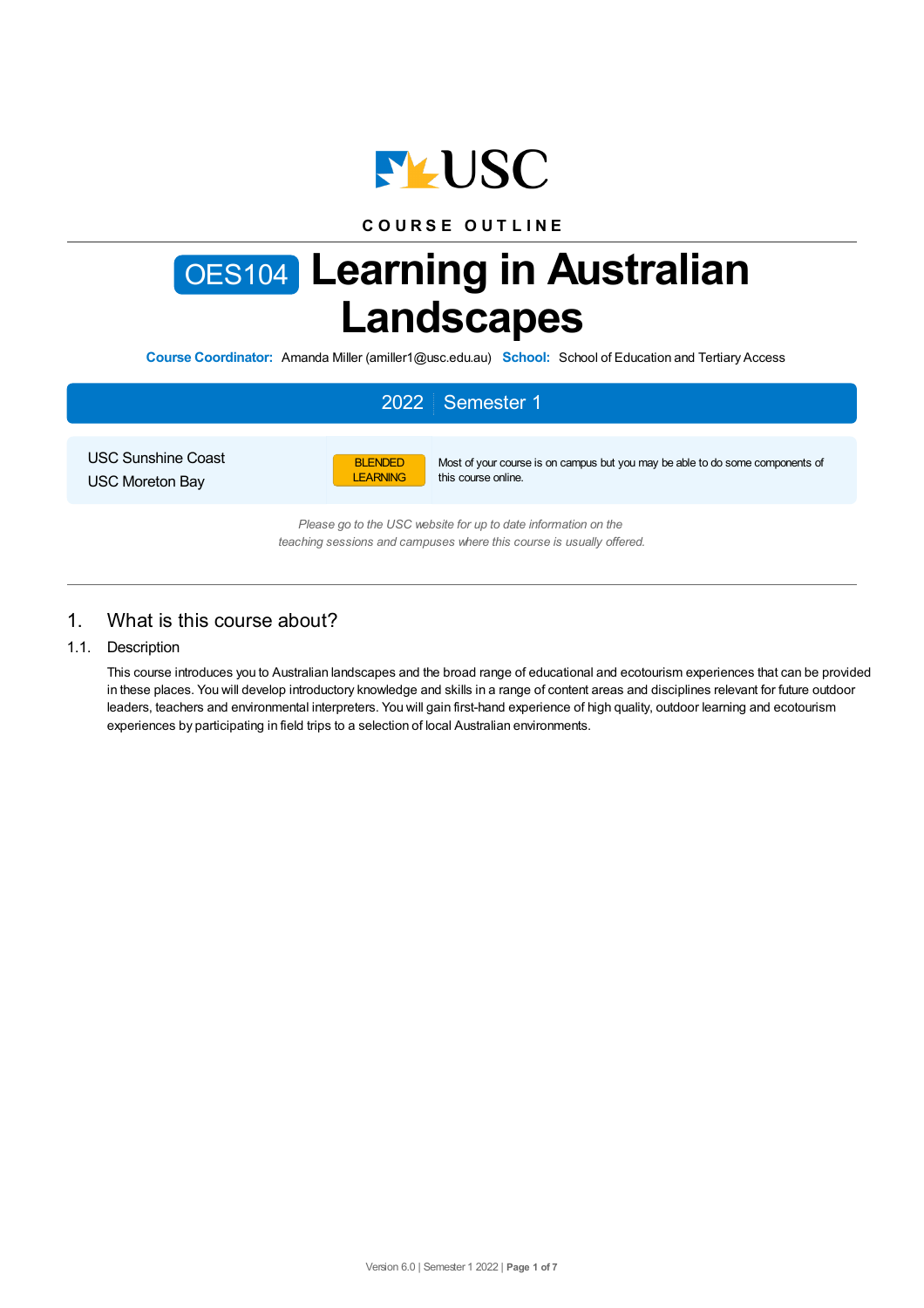## 1.2. How will this course be delivered?

| <b>ACTIVITY</b>                                                                                                                                                                                                                                                                                                                                                    | <b>HOURS</b>    | <b>BEGINNING WEEK</b>                           | <b>FREQUENCY</b> |  |  |  |
|--------------------------------------------------------------------------------------------------------------------------------------------------------------------------------------------------------------------------------------------------------------------------------------------------------------------------------------------------------------------|-----------------|-------------------------------------------------|------------------|--|--|--|
| <b>BLENDED LEARNING</b>                                                                                                                                                                                                                                                                                                                                            |                 |                                                 |                  |  |  |  |
| <b>Learning materials</b> – You are required to engage and interact<br>with asynchronous materials and activities accessed through<br>Canvas modules, course readings and required texts.                                                                                                                                                                          | 1 <sub>hr</sub> | Week 1                                          | 8 times          |  |  |  |
| <b>Tutorial/Workshop 1</b> – There will be a series of 2 hour<br>workshops throughout the semester. Attendance is a requirement<br>at these workshop as the serve as preparatory work and<br>development or required safety knowledge for the completion of<br>fieldwork.                                                                                          | 2hrs            | Throughout teaching period (refer to<br>Format) | 6 times          |  |  |  |
| <b>Seminar</b> – There will be two scheduled one-hour seminars<br>throughout the semester. These will take place on campus and<br>allow for students to engage practically with the course content<br>material.                                                                                                                                                    | 2hrs            | Throughout teaching period (refer to<br>Format) | 2 times          |  |  |  |
| <b>Fieldwork</b> – Fieldwork trips - duration dependent on location.<br>Students are required to complete associated fieldwork aligned to<br>workshops. The fieldwork requires off-campus activities. Total<br>number of days of fieldwork will be identified in Canvas.                                                                                           | 3hrs            | Throughout teaching period (refer to<br>Format) | 4 times          |  |  |  |
| <b>Independent Study/Research</b> – In addition to engaging with the<br>learning materials and workshop sessions and completing the<br>assessable tasks, you are required to engage in self-directed<br>learning using the Canvas course modules and current<br>research/reading via USC library databases and the<br>required/recommended textbooks and resources | 2hrs            | Week 1                                          | 13 times         |  |  |  |
| <b>Course Topics</b>                                                                                                                                                                                                                                                                                                                                               |                 |                                                 |                  |  |  |  |
| Introduction to OES                                                                                                                                                                                                                                                                                                                                                |                 |                                                 |                  |  |  |  |
| Enclosed water kayak skills                                                                                                                                                                                                                                                                                                                                        |                 |                                                 |                  |  |  |  |
| Earth changing shape 1: Why is Australia's flora and fauna so unique & so vulnerable                                                                                                                                                                                                                                                                               |                 |                                                 |                  |  |  |  |
| Earth changing shape 2: Glacial and interglacial periods                                                                                                                                                                                                                                                                                                           |                 |                                                 |                  |  |  |  |
| Ecological succession                                                                                                                                                                                                                                                                                                                                              |                 |                                                 |                  |  |  |  |
| Earth shaped by water and air: the Cooloola coast                                                                                                                                                                                                                                                                                                                  |                 |                                                 |                  |  |  |  |
| Australian bushfire regimes                                                                                                                                                                                                                                                                                                                                        |                 |                                                 |                  |  |  |  |
| Indigenous science                                                                                                                                                                                                                                                                                                                                                 |                 |                                                 |                  |  |  |  |
| World Heritage Listing and human and wild animals interactions                                                                                                                                                                                                                                                                                                     |                 |                                                 |                  |  |  |  |
|                                                                                                                                                                                                                                                                                                                                                                    |                 |                                                 |                  |  |  |  |

# 2. What level is this course?

# 100 Level (Introductory)

Engaging with discipline knowledge and skills at foundational level, broad application of knowledge and skills in familiar contexts and with support. Limited or no prerequisites. Normally, associated with the first full-time study year of an undergraduate program.

# 3. What is the unit value of this course?

12 units

 $1.3.$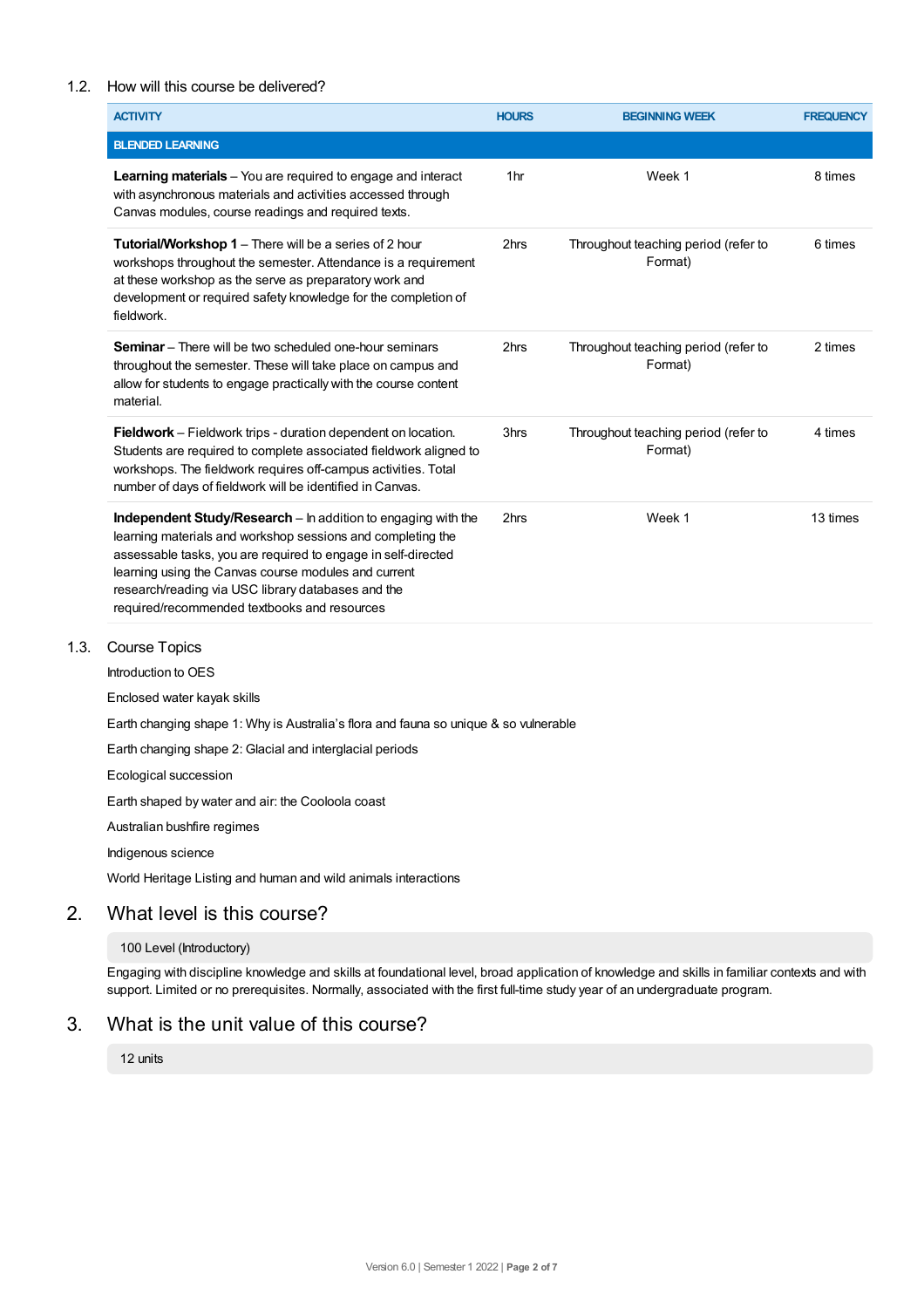# 4. How does this course contribute to my learning?

| <b>COURSE LEARNING OUTCOMES</b>                                                                         | <b>GRADUATE QUALITIES</b>                                                 |
|---------------------------------------------------------------------------------------------------------|---------------------------------------------------------------------------|
| On successful completion of this course, you should be able to                                          | Completing these tasks<br>successfully will contribute to<br>you becoming |
| Demonstrate foundational knowledge and understanding for learning in outdoor environments               | Knowledgeable<br>Empowered<br>Sustainability-focussed                     |
| Describe and analyse outdoor fieldwork observations and experiences                                     | Knowledgeable<br>Empowered<br>Sustainability-focussed                     |
| 3<br>Transfer practical and theoretical knowledge to interpreting and learning in Australian landscapes | Knowledgeable<br>Empowered                                                |
| Employ effective language, structure and text to communicate information and ideas                      | Empowered                                                                 |
|                                                                                                         |                                                                           |

# 5. Am Ieligible to enrol in this course?

Refer to the USC [Glossary](https://www.usc.edu.au/about/policies-and-procedures/glossary-of-terms-for-policy-and-procedures) of terms for definitions of "pre-requisites, co-requisites and anti-requisites".

5.1. Pre-requisites

Enrolled in Program ED304, ED112

5.2. Co-requisites

Not applicable

5.3. Anti-requisites

Not applicable

5.4. Specific assumed prior knowledge and skills (where applicable)

You'll need to be aware of the physical components and location requirements of the course. If you have a disability, medical condition or any concerns that may affect your potential participation in some of the practical components of the course, you are invited to discuss your options with the course coordinator.

# 6. How am Igoing to be assessed?

6.1. Grading Scale

Standard Grading (GRD)

High Distinction (HD), Distinction (DN), Credit (CR), Pass (PS), Fail (FL).

6.2. Details of early feedback on progress

A series of three Task 1 quizzes, the first in Week 3, test your knowledge of material presented via lectures and tutorials. You will receive each quiz score shortly after completing your quiz. Tasks 2 & 3 are also progressively assessed through the semester so you can track your progress and respond to feedback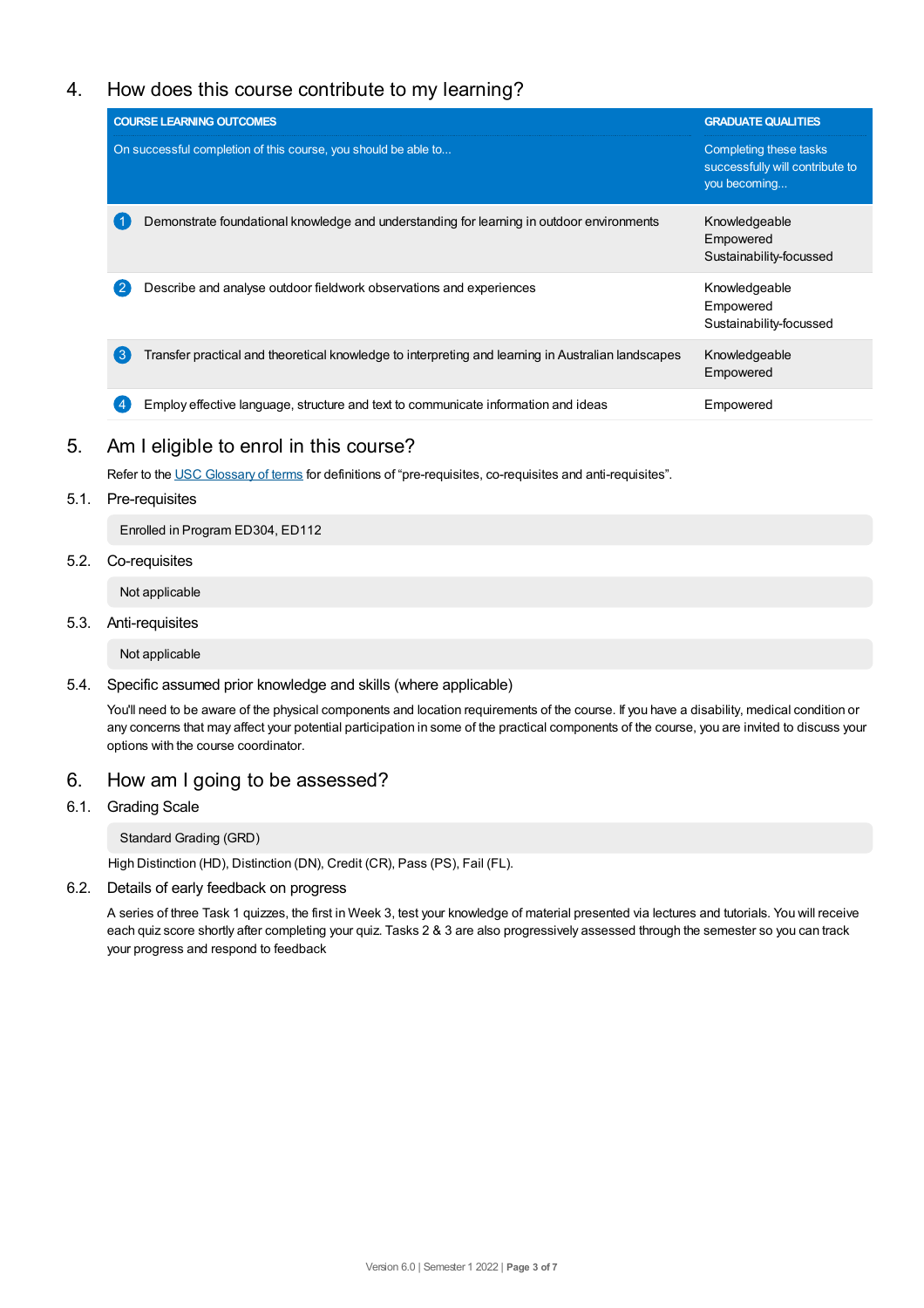# 6.3. Assessment tasks

| <b>DELIVERY</b><br><b>MODE</b> | <b>TASK</b><br>NO. | <b>ASSESSMENT</b><br><b>PRODUCT</b>                                 | <b>INDIVIDUAL</b><br><b>OR GROUP</b> | <b>WEIGHTING</b><br>$\%$ | <b>WHAT IS THE</b><br><b>DURATION /</b><br><b>LENGTH?</b>                                          | <b>WHEN SHOULD I</b><br><b>SUBMIT?</b> | <b>WHERE SHOULD I</b><br><b>SUBMIT IT?</b>                      |
|--------------------------------|--------------------|---------------------------------------------------------------------|--------------------------------------|--------------------------|----------------------------------------------------------------------------------------------------|----------------------------------------|-----------------------------------------------------------------|
| All                            | 1                  | Quiz/zes                                                            | Individual                           | 30%                      | $3 \times 20$ min                                                                                  | Refer to Format                        | In Class                                                        |
| All                            | $\overline{2}$     | Artefact - Technical<br>and Scientific, and<br><b>Written Piece</b> | Individual or<br>Group               | 30%                      | Equivalent to<br>1000 words $+$<br>visual material                                                 | Refer to Format                        | <b>Online Assignment</b><br>Submission with<br>plagiarism check |
| All                            | 3                  | Essay                                                               | Individual                           | 40%                      | 2000 word<br>essay +<br>journal of<br>notes and<br>visual material<br>collected on<br>field trips. | Refer to Format                        | <b>Online Assignment</b><br>Submission with<br>plagiarism check |

## **All - Assessment Task 1:** Environmental Knowledge Tests

| <b>GOAL:</b>     | The goal of this task is to demonstrate your foundational knowledge and understanding for learning in outdoor<br>environments.                                                                                                      |                                     |  |
|------------------|-------------------------------------------------------------------------------------------------------------------------------------------------------------------------------------------------------------------------------------|-------------------------------------|--|
| <b>PRODUCT:</b>  | Quiz/zes                                                                                                                                                                                                                            |                                     |  |
| <b>FORMAT:</b>   | You will complete a series of multiple choice/short answer quizzes during the semester. Each quiz will derive from your<br>lectures and tutorials, plus support materials provided via Canvas.<br>Submit: Tutorials Weeks 3, 6, 12. |                                     |  |
| <b>CRITERIA:</b> | No.                                                                                                                                                                                                                                 | <b>Learning Outcome</b><br>assessed |  |
|                  | Foundational knowledge and understanding for learning in outdoor environments                                                                                                                                                       |                                     |  |
|                  |                                                                                                                                                                                                                                     |                                     |  |

# **All - Assessment Task 2:** Cooloola National Park report

| <b>GOAL:</b>     | You will demonstrate your knowledge, research skills and ability to draw on the relevant literature to conduct an<br>investigation of the natural environment. |                                                                                                                                                                                                                                                                                                                                                                                |                                     |
|------------------|----------------------------------------------------------------------------------------------------------------------------------------------------------------|--------------------------------------------------------------------------------------------------------------------------------------------------------------------------------------------------------------------------------------------------------------------------------------------------------------------------------------------------------------------------------|-------------------------------------|
| <b>PRODUCT:</b>  | Artefact - Technical and Scientific, and Written Piece                                                                                                         |                                                                                                                                                                                                                                                                                                                                                                                |                                     |
| <b>FORMAT:</b>   |                                                                                                                                                                | In this task you will record your observations and conduct a research investigation of the Australian natural environmental<br>systems you observe during the 3-day Cooloola National Park field trip. You will use multiple texts - writing, drawings and<br>diagrams - to communicate your observations and ideas.<br>Submit: Week 9, after the completion of the field trip |                                     |
| <b>CRITERIA:</b> | No.                                                                                                                                                            |                                                                                                                                                                                                                                                                                                                                                                                | <b>Learning Outcome</b><br>assessed |
|                  |                                                                                                                                                                | Description and analysis of outdoor fieldwork observations and experiences.                                                                                                                                                                                                                                                                                                    | 02                                  |
|                  | $\overline{2}$                                                                                                                                                 | Knowledge and understanding of principles of earth and environmental studies                                                                                                                                                                                                                                                                                                   | 113                                 |
|                  | 3                                                                                                                                                              | Effective language, structure and text to communicate information and ideas                                                                                                                                                                                                                                                                                                    |                                     |
|                  |                                                                                                                                                                |                                                                                                                                                                                                                                                                                                                                                                                |                                     |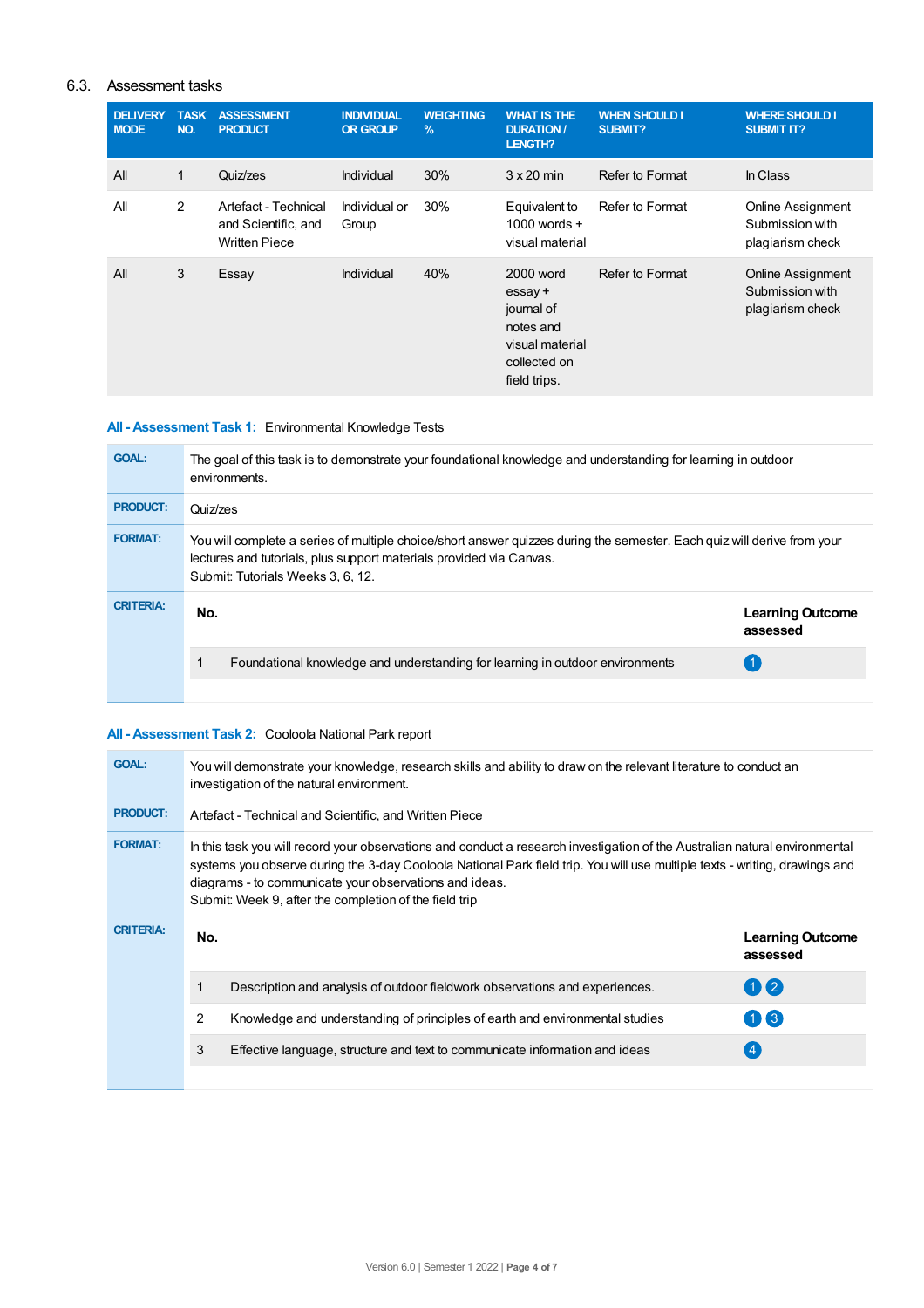**All - Assessment Task 3:** Analysis of personal experiences in natural settings

| <b>GOAL:</b>     | In this culminating task you will demonstrate your ability to draw on the relevant literature to critically reflect on your<br>experiences on the practical fieldwork components of the course.                                             |                                                                                              |                                     |  |
|------------------|---------------------------------------------------------------------------------------------------------------------------------------------------------------------------------------------------------------------------------------------|----------------------------------------------------------------------------------------------|-------------------------------------|--|
| <b>PRODUCT:</b>  | Essay                                                                                                                                                                                                                                       |                                                                                              |                                     |  |
| <b>FORMAT:</b>   | In this task you will demonstrate your ability to apply relevant literature, your outdoors knowledge and observation skills to<br>critically reflect on your experiences of practical fieldwork and outdoor activities during the semester. |                                                                                              |                                     |  |
|                  | Plus journal of notes and visual material collected on field trips.                                                                                                                                                                         |                                                                                              |                                     |  |
|                  | Submit: Progressive: After first field trip and week 12.                                                                                                                                                                                    |                                                                                              |                                     |  |
|                  |                                                                                                                                                                                                                                             |                                                                                              |                                     |  |
| <b>CRITERIA:</b> | No.                                                                                                                                                                                                                                         |                                                                                              | <b>Learning Outcome</b><br>assessed |  |
|                  |                                                                                                                                                                                                                                             | Analysis of learning experiences on the practical field trip components of the course.       | 02                                  |  |
|                  |                                                                                                                                                                                                                                             |                                                                                              |                                     |  |
|                  | 2                                                                                                                                                                                                                                           | Application of theory to the analysis of fieldwork experiences.                              | 113                                 |  |
|                  | 3                                                                                                                                                                                                                                           | Employment of effective language, structure and text to communicate information and<br>ideas | (4)                                 |  |

## 7. Directed study hours

A 12-unit course will have total of 150 learning hours which will include directed study hours (including online if required), self-directed learning and completion of assessable tasks. Directed study hours may vary by location. Student workload is calculated at 12.5 learning hours per one unit.

#### 7.1. Schedule

| <b>PERIOD AND TOPIC</b>                          | <b>ACTIVITIES</b>         |
|--------------------------------------------------|---------------------------|
| Dates for overnight field trips to be confirmed. | Bushwalking and kayaking. |

# 8. What resources do I need to undertake this course?

Please note: Course information, including specific information of recommended readings, learning activities, resources, weekly readings, etc. are available on the course Canvas site– Please log in as soon as possible.

## 8.1. Prescribed text(s) or course reader

There are no required/recommended resources for this course.

#### 8.2. Specific requirements

OES104 is structured to provide you with a sequence of fieldwork experiences (including overnight) that equip you with the knowledge and practical skills necessary to meet industry established safety standards. It is therefore an expectation of both the University and our industry partners that you will participate in all of the fieldwork and directed study activities and demonstrate satisfactory proficiency in the safetyrelated activities required for safe participation in fieldwork within this course. Please note that field trip dates are subject to change because of adverse weather and other mitigating circumstances. You are required to complete and gain 100% on the WHS quiz before the first practical session and wear appropriate clothing for fieldwork activities. Reasonable alternatives will be provided for students who cannot attend fieldtrips because of circumstances beyond their control. Please note that a good level of fitness is required. You will need to provide the following items for the practical field trips components of the trip: suitable clothing for camping, hiking and kayaking in a range of weather contingencies, a sleeping mat, a sleeping bag, and other personal camping equipment. Tents and stoves will be provided to students.

# 9. How are risks managed in this course?

Risk assessments have been performed for all field activities and low to moderate levels of health and safety risk exists. Moderate risks may include working in an Australian bush setting, working with people, working outside normal office hours for example. It is your responsibility to review course material, search online, discuss with lecturers and peers and understand the health and safety risks associated with your specific course of study and to familiarise yourself with the University's general health and safety principles by reviewing the online [induction](https://online.usc.edu.au/webapps/blackboard/content/listContentEditable.jsp?content_id=_632657_1&course_id=_14432_1) training for students, and following the instructions of the University staff.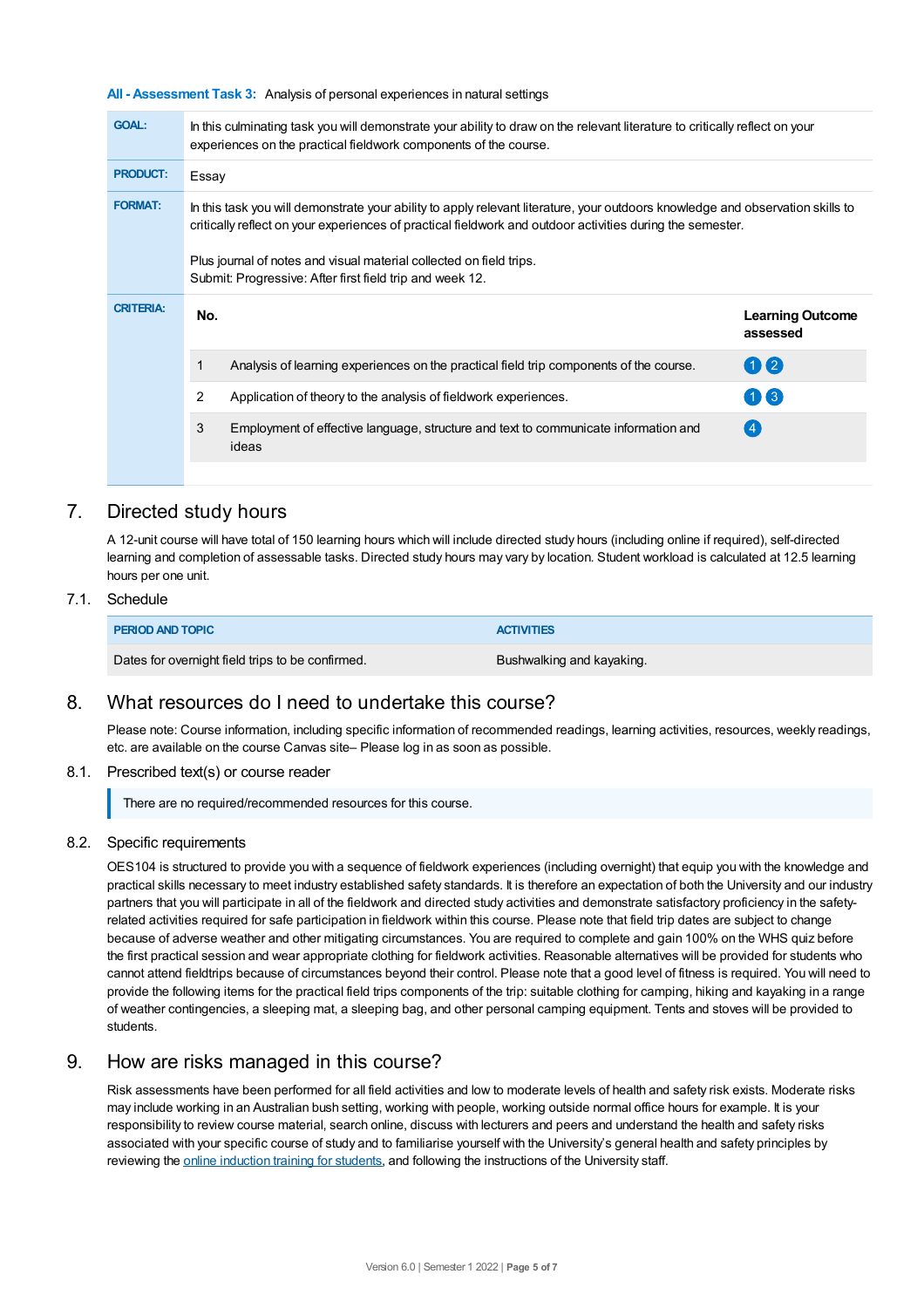# 10. What administrative information is relevant to this course?

### 10.1. Assessment: Academic Integrity

Academic integrity is the ethical standard of university participation. It ensures that students graduate as a result of proving they are competent in their discipline. This is integral in maintaining the value of academic qualifications. Each industry has expectations and standards of the skills and knowledge within that discipline and these are reflected in assessment.

Academic integrity means that you do not engage in any activity that is considered to be academic fraud; including plagiarism, collusion or outsourcing any part of any assessment item to any other person. You are expected to be honest and ethical by completing all work yourself and indicating in your work which ideas and information were developed by you and which were taken from others. You cannot provide your assessment work to others.You are also expected to provide evidence of wide and critical reading, usually by using appropriate academic references.

In order to minimise incidents of academic fraud, this course may require that some of its assessment tasks, when submitted to Canvas, are electronically checked through Turnitin. This software allows for text comparisons to be made between your submitted assessment item and all other work to which Turnitin has access.

#### 10.2. Assessment: Additional Requirements

Eligibility for Supplementary Assessment

Your eligibility for supplementary assessment in a course is dependent of the following conditions applying:

The final mark is in the percentage range 47% to 49.4% The course is graded using the Standard Grading scale You have not failed an assessment task in the course due to academic misconduct

#### 10.3. Assessment: Submission penalties

Late submission of assessment tasks may be penalised at the following maximum rate:

- 5% (of the assessment task's identified value) per day for the first two days from the date identified as the due date for the assessment task.

- 10% (of the assessment task's identified value) for the third day - 20% (of the assessment task's identified value) for the fourth day and subsequent days up to and including seven days from the date identified as the due date for the assessment task. - A result of zero is awarded for an assessment task submitted after seven days from the date identified as the due date for the assessment task. Weekdays and weekends are included in the calculation of days late. To request an extension you must contact your course coordinator to negotiate an outcome.

#### 10.4. SafeUSC

USC is committed to a culture of respect and providing a safe and supportive environment for all members of our community. For immediate assistance on campus contact SafeUSC by phone: 07 [5430](tel:07%205430%201168) 1168 or using the [SafeZone](https://www.safezoneapp.com) app. For general enquires contact the SafeUSC team by phone 07 [5456](tel:07%205456%203864) 3864 or email [safe@usc.edu.au](mailto:safe@usc.edu.au).

The SafeUSC Specialist Service is a Student Wellbeing service that provides free and confidential support to students who may have experienced or observed behaviour that could cause fear, offence or trauma. To contact the service call 07 [5430](tel:07%205430%201226) 1226 or email [studentwellbeing@usc.edu.au](mailto:studentwellbeing@usc.edu.au).

#### 10.5. Study help

For help with course-specific advice, for example what information to include in your assessment, you should first contact your tutor, then your course coordinator, if needed.

If you require additional assistance, the Learning Advisers are trained professionals who are ready to help you develop a wide range of academic skills. Visit the Learning [Advisers](https://www.usc.edu.au/current-students/student-support/academic-and-study-support/learning-advisers) web page for more information, or contact Student Central for further assistance: +61 7 5430 2890 or [studentcentral@usc.edu.au](mailto:studentcentral@usc.edu.au).

#### 10.6. Wellbeing Services

Student Wellbeing provide free and confidential counselling on a wide range of personal, academic, social and psychological matters, to foster positive mental health and wellbeing for your academic success.

To book a confidential appointment go to [Student](https://studenthub.usc.edu.au/) Hub, email [studentwellbeing@usc.edu.au](mailto:studentwellbeing@usc.edu.au) or call 07 5430 1226.

#### 10.7. AccessAbility Services

Ability Advisers ensure equal access to all aspects of university life. If your studies are affected by a disability, learning disorder mental health issue, injury or illness, or you are a primary carer for someone with a disability or who is considered frail and aged, [AccessAbility](https://www.usc.edu.au/learn/student-support/accessability-services/documentation-requirements) Services can provide access to appropriate reasonable adjustments and practical advice about the support and facilities available to you throughout the University.

To book a confidential appointment go to [Student](https://studenthub.usc.edu.au/) Hub, email [AccessAbility@usc.edu.au](mailto:AccessAbility@usc.edu.au) or call 07 5430 2890.